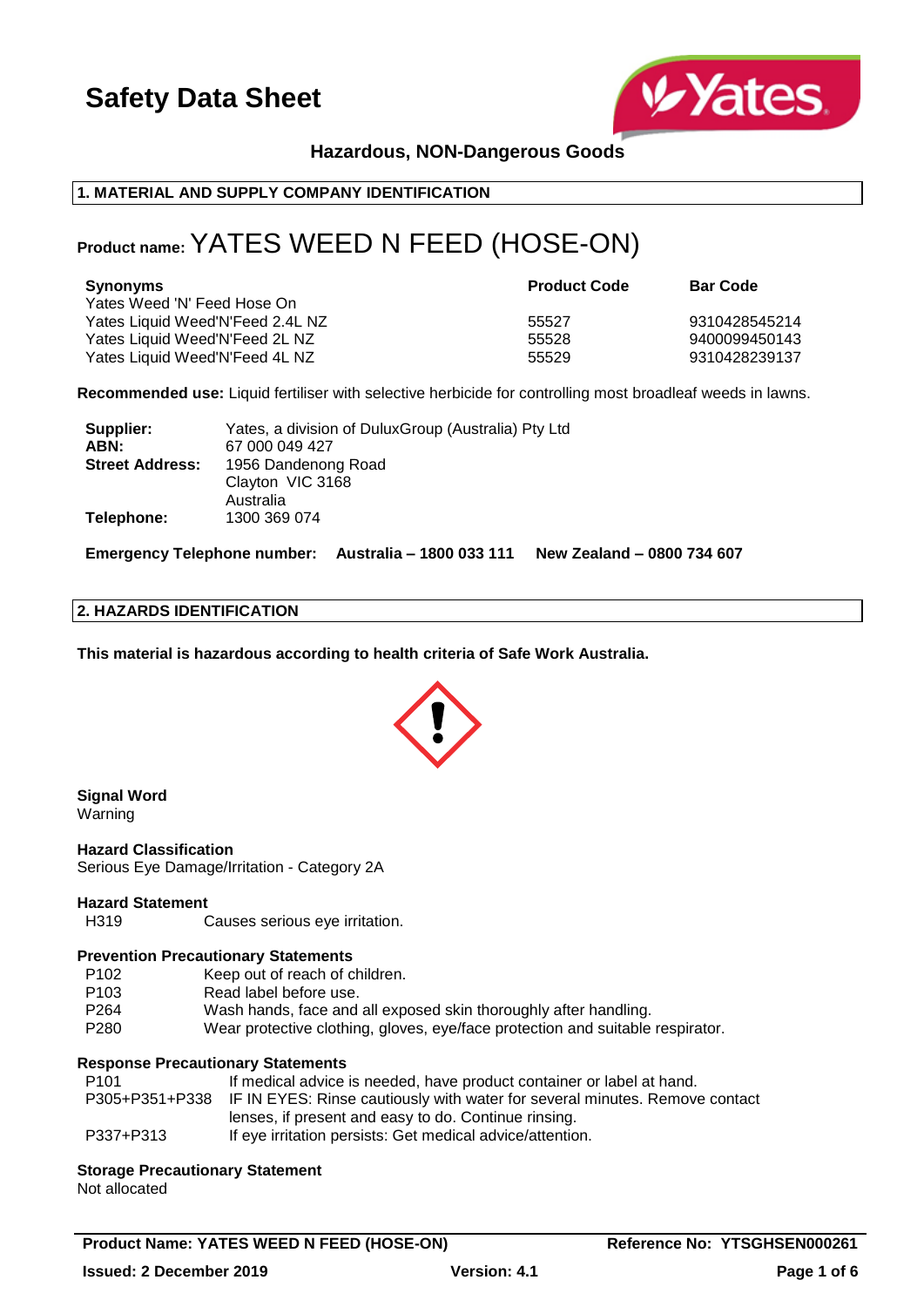

**Disposal Precautionary Statement** Not allocated

**Poison Schedule:** S5. Caution

# **DANGEROUS GOOD CLASSIFICATION**

Not classified as Dangerous Goods by the criteria of the "Australian Code for the Transport of Dangerous Goods by Road & Rail" and the "New Zealand NZS5433: Transport of Dangerous Goods on Land".

| 3. COMPOSITION INFORMATION                                                                                       |           |                            |
|------------------------------------------------------------------------------------------------------------------|-----------|----------------------------|
| <b>CHEMICAL ENTITY</b>                                                                                           | CAS NO    | <b>PROPORTION</b>          |
| Dicamba, dimethylamine salt of                                                                                   | 1918-00-9 | $2.3$ g/L                  |
| MCPA, potassium salt of<br>$94 - 74 - 6$<br>Ingredients determined to be non-hazardous or below reporting limits |           | $15$ g/L<br><b>Balance</b> |
|                                                                                                                  |           | 100%                       |

## **4. FIRST AID MEASURES**

If poisoning occurs, contact a doctor or Poisons Information Centre (Phone Australia 131 126, New Zealand 0800 764 766).

**Inhalation:** Remove victim from exposure - avoid becoming a casualty. Remove contaminated clothing and loosen remaining clothing. Allow patient to assume most comfortable position and keep warm. Keep at rest until fully recovered. Seek medical advice if effects persist.

**Skin Contact:** If skin or hair contact occurs, remove contaminated clothing and flush skin and hair with running water. If swelling, redness, blistering or irritation occurs seek medical assistance.

**Eye contact:** If in eyes, hold eyelids apart and flush the eyes continuously with running water. Continue flushing until advised to stop by the Poisons Information Centre or a Doctor; or for at least 15 minutes and transport to Doctor or Hospital.

**Ingestion:** Rinse mouth with water. If swallowed, do NOT induce vomiting. Give a glass of water to drink. Never give anything by the mouth to an unconscious patient. If vomiting occurs give further water. Seek medical advice.

**PPE for First Aiders:** Wear safety shoes, overalls, gloves, chemical goggles. Available information suggests that gloves made from nitrile rubber should be suitable for intermittent contact. However, due to variations in glove construction and local conditions, the user should make a final assessment. Always wash hands before smoking, eating, drinking or using the toilet. Wash contaminated clothing and other protective equipment before storing or re-using.

**Notes to physician:** Treat symptomatically.

## **5. FIRE FIGHTING MEASURES**

**Hazchem Code:** Not applicable.

**Suitable extinguishing media:** If material is involved in a fire use water fog (or if unavailable fine water spray), alcohol resistant foam, standard foam, dry agent (carbon dioxide, dry chemical powder).

**Specific hazards:** Non-combustible material.

Product Name: YATES WEED N FEED (HOSE-ON) Reference No: YTSGHSEN000261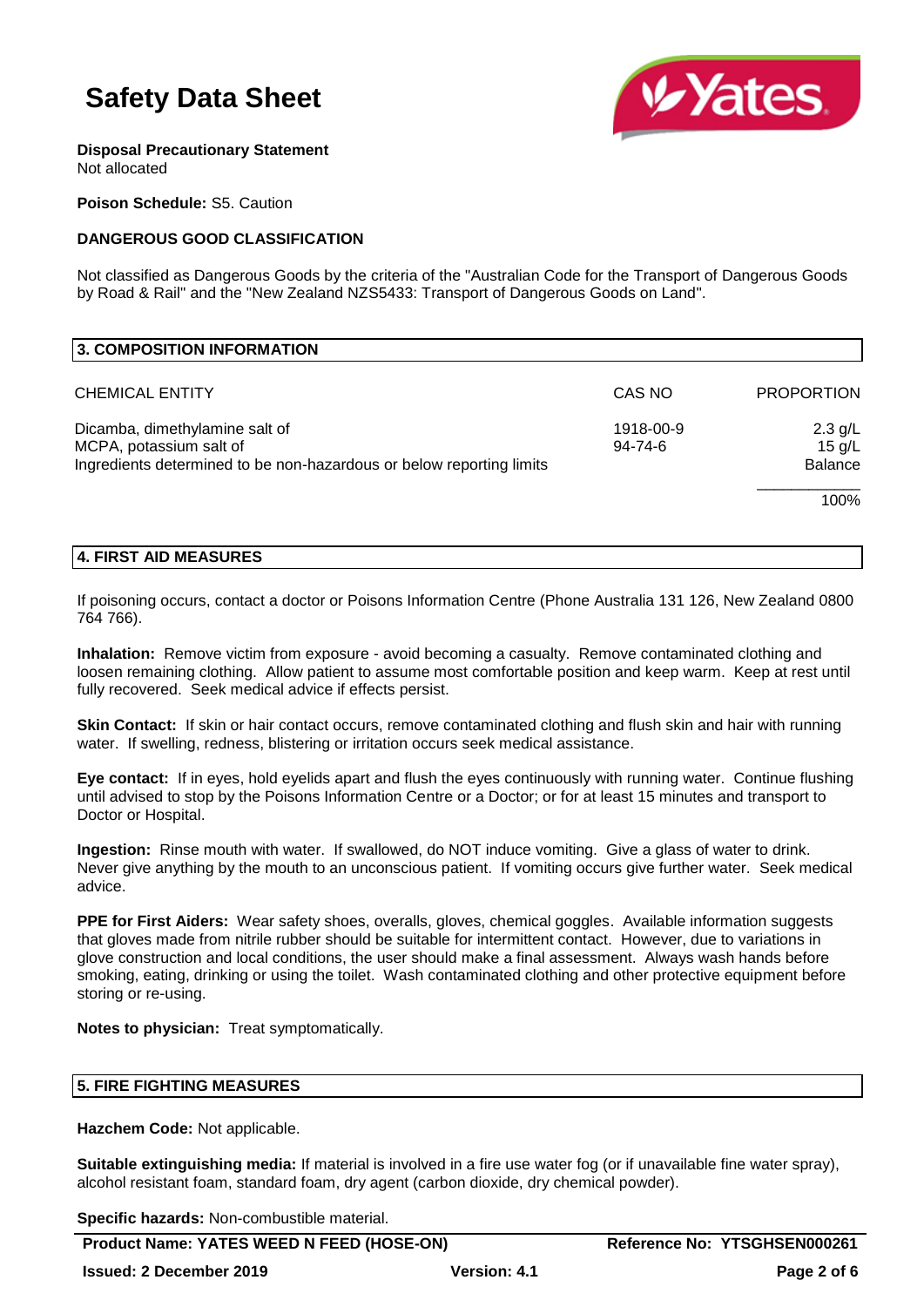

**Fire fighting further advice:** Not combustible, however following evaporation of aqueous component residual material can burn if ignited.

### **6. ACCIDENTAL RELEASE MEASURES**

#### **SMALL SPILLS**

Wear protective equipment to prevent skin and eye contamination. Avoid inhalation of vapours or dust. Wipe up with absorbent (clean rag or paper towels). Collect and seal in properly labelled containers or drums for disposal.

#### **LARGE SPILLS**

Clear area of all unprotected personnel. Slippery when spilt. Avoid accidents, clean up immediately. Wear protective equipment to prevent skin and eye contamination and the inhalation of vapours. Work up wind or increase ventilation. Contain - prevent run off into drains and waterways. Use absorbent (soil, sand or other inert material). Collect and seal in properly labelled containers or drums for disposal. If contamination of crops, sewers or waterways has occurred advise local emergency services.

**Dangerous Goods - Initial Emergency Response Guide No:** Not applicable

#### **7. HANDLING AND STORAGE**

**Handling:** Avoid eye contact and repeated or prolonged skin contact. Avoid inhalation of vapour, mist or aerosols.

**Storage:** Store in a cool, dry, well-ventilated place and out of direct sunlight. Store away from foodstuffs. Store away from incompatible materials described in Section 10. Store away from sources of heat and/or ignition. Keep container standing upright. Keep containers closed when not in use - check regularly for leaks.

This material is a Scheduled Poison Schedule 5 (Caution) and must be stored, maintained and used in accordance with the relevant regulations.

## **8. EXPOSURE CONTROLS / PERSONAL PROTECTION**

**National occupational exposure limits:** No value assigned for this specific material by Safe Work Australia.

**Biological Limit Values:** As per the "National Model Regulations for the Control of Workplace Hazardous Substances (Safe Work Australia)" the ingredients in this material do not have a Biological Limit Allocated.

**Engineering Measures:** Natural ventilation should be adequate under normal use conditions.

**Personal Protection Equipment:** SAFETY SHOES, OVERALLS, GLOVES, CHEMICAL GOGGLES.

#### *MANUFACTURING, PACKAGING AND TRANSPORT:*

Wear safety shoes, overalls, gloves, chemical goggles. Available information suggests that gloves made from nitrile rubber should be suitable for intermittent contact. However, due to variations in glove construction and local conditions, the user should make a final assessment. Always wash hands before smoking, eating, drinking or using the toilet. Wash contaminated clothing and other protective equipment before storing or re-using.

*RECOMMENDATIONS FOR CONSUMER USE:*

Wear safety glasses and gloves. Wash hands after use.

**Hygiene measures:** Keep away from food, drink and animal feeding stuffs. When using do not eat, drink or smoke. Wash hands prior to eating, drinking or smoking. Avoid contact with clothing. Avoid eye contact and repeated or prolonged skin contact. Avoid inhalation of vapour, mist or aerosols. Ensure that eyewash stations and safety showers are close to the workstation location.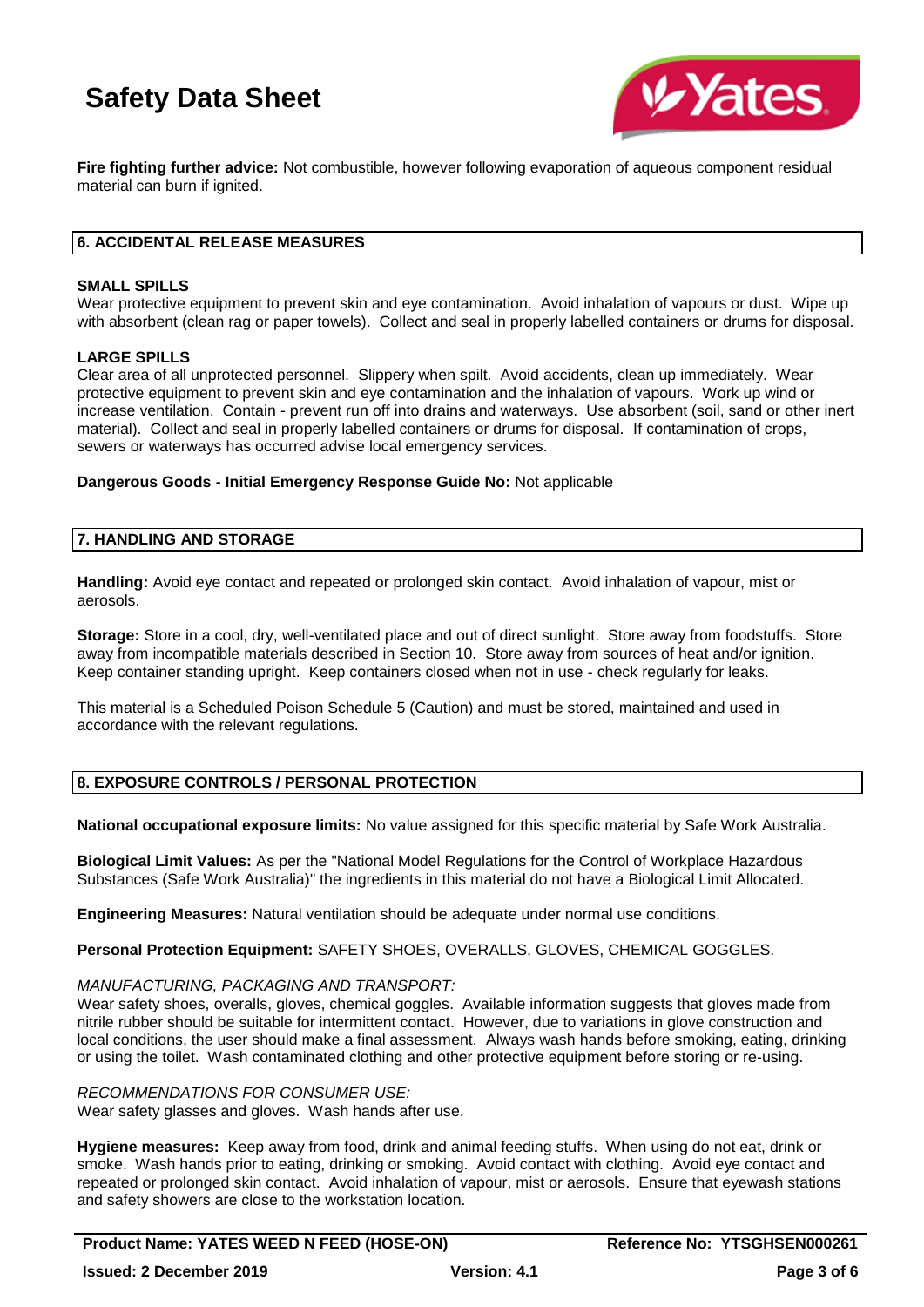

## **9. PHYSICAL AND CHEMICAL PROPERTIES**

| Form:   | Liquid         |
|---------|----------------|
| Colour: | Gold to rown   |
| Odour:  | Slight ammonia |
|         |                |

**Solubility:** Miscible with water. **Specific Gravity:** 1.075 **Relative Vapour Density (air=1):** >1 **Vapour Pressure (20 °C):** N Av **Flash Point (°C):** N App **Flammability Limits (%):** N App **Autoignition Temperature (°C):** N Av **Melting Point/Range (°C):** N Av **Boiling Point/Range (°C):** Approx. 100 **pH:** 6.0 - 9.0 **Viscosity:** N Av **Total VOC (g/Litre):** N Av

(Typical values only - consult specification sheet)  $N Av = Not available, N App = Not applicable$ 

#### **10. STABILITY AND REACTIVITY**

**Chemical stability:** This material is thermally stable when stored and used as directed.

**Conditions to avoid:** Elevated temperatures and sources of ignition.

**Incompatible materials:** Oxidising agents.

**Hazardous decomposition products:** Oxides of carbon and nitrogen, smoke and other toxic fumes.

**Hazardous reactions:** No known hazardous reactions.

#### **11. TOXICOLOGICAL INFORMATION**

No adverse health effects expected if the product is handled in accordance with this Safety Data Sheet and the product label. Symptoms or effects that may arise if the product is mishandled and overexposure occurs are:

#### **Acute Effects**

**Inhalation:** Material may be an irritant to mucous membranes and respiratory tract.

**Skin contact:** Contact with skin may result in irritation.

**Ingestion:** Swallowing can result in nausea, vomiting and irritation of the gastrointestinal tract.

**Eye contact:** An eye irritant.

#### **Acute toxicity**

**Inhalation:** This material has been classified as non-hazardous. Acute toxicity estimate (based on ingredients): >20 mg/L

**Skin contact:** This material has been classified as non-hazardous. Acute toxicity estimate (based on ingredients): >2,000 mg/Kg bw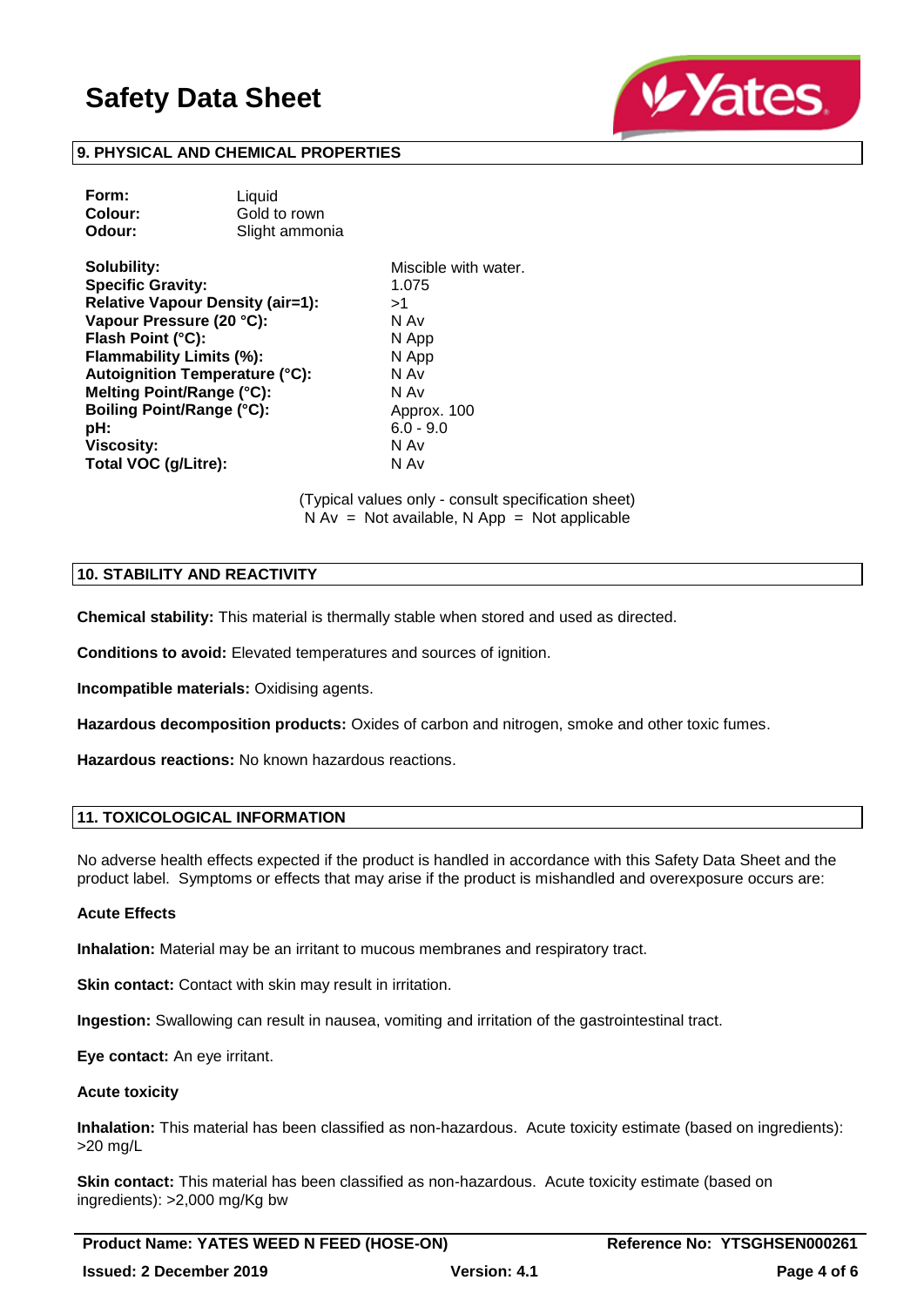

**Ingestion:** This material has been classified as non-hazardous. Acute toxicity estimate (based on ingredients): >2,000 mg/Kg bw

**Corrosion/Irritancy:** Eye: this material has been classified as a Category 2A Hazard (reversible effects to eyes). Skin: this material has been classified as not corrosive or irritating to skin.

**Sensitisation:** Inhalation: this material has been classified as not a respiratory sensitiser. Skin: this material has been classified as not a skin sensitiser.

**Aspiration hazard:** This material has been classified as non-hazardous.

**Specific target organ toxicity (single exposure):** This material has been classified as non-hazardous.

#### **Chronic Toxicity**

**Mutagenicity:** This material has been classified as non-hazardous.

**Carcinogenicity:** This material has been classified as non-hazardous.

**Reproductive toxicity (including via lactation):** This material has been classified as non-hazardous.

**Specific target organ toxicity (repeat exposure):** This material has been classified as non-hazardous.

#### **12. ECOLOGICAL INFORMATION**

Avoid contaminating waterways.

**Acute aquatic hazard:** This material has been classified as non-hazardous. Acute toxicity estimate (based on ingredients): >100 mg/L

**Long-term aquatic hazard:** This material has been classified as non-hazardous. Non-rapidly or rapidly degradable substance for which there are adequate chronic toxicity data available OR in the absence of chronic toxicity data, Acute toxicity estimate (based on ingredients): >100 mg/L, where the substance is not rapidly degradable and/or BCF  $<$  500 and/or log  $K_{ow}$   $<$  4.

**Ecotoxicity:** No information available.

**Persistence and degradability:** No information available.

**Bioaccumulative potential:** No information available.

**Mobility:** No information available.

### **13. DISPOSAL CONSIDERATIONS**

Persons conducting disposal, recycling or reclamation activities should ensure that appropriate personal protection equipment is used, see "Section 8. Exposure Controls and Personal Protection" of this SDS.

If possible material and its container should be recycled. If material or container cannot be recycled, dispose in accordance with local, regional, national and international Regulations.

#### **14. TRANSPORT INFORMATION**

#### **ROAD AND RAIL TRANSPORT**

Not classified as Dangerous Goods by the criteria of the "Australian Code for the Transport of Dangerous Goods by Road & Rail" and the "New Zealand NZS5433: Transport of Dangerous Goods on Land".